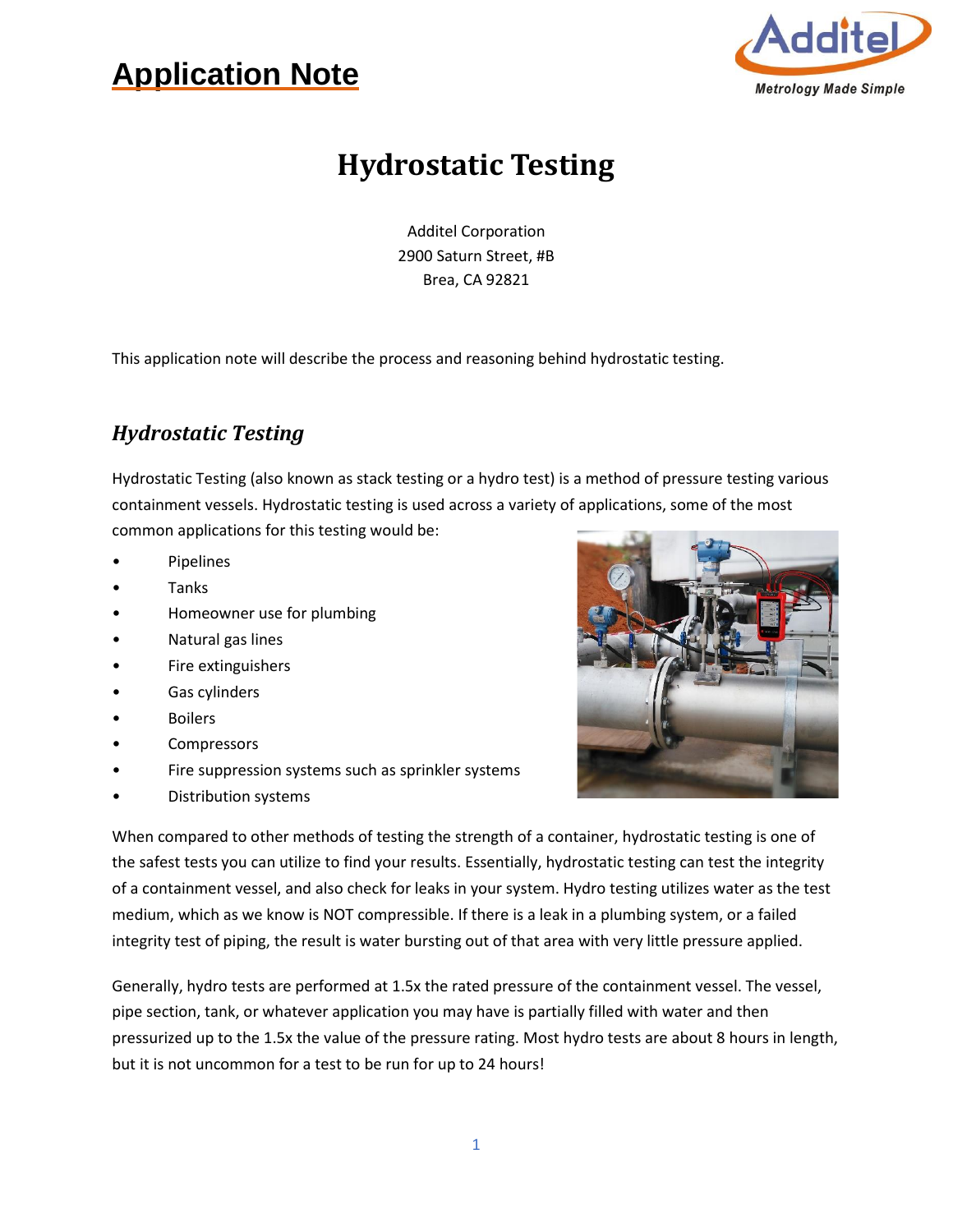### **Application Note**



#### *Equipment Needed*

The equipment that is used to perform these hydrostatic tests is quite antiquated and much of it has not changed since hydrostatic testing became the most reliable testing for these applications. The typical equipment list for this testing consists of:

- Chart recorders for pressure and temperature
- Deadweight Testers
- Pressure Relief Valve
- A pressure gauge showing the pressure inside of the piping

A chart recorder? What's that, you ask? Traditionally, hydrostatic testing required a chart recorder for pressure and temperature to log these readings. Chart recorders were invented in the mid-1800s and were first used for environmental testing in 1915 and the technology has never really



changed. Essentially, a chart recorder is a piece of circular shaped paper that rotates in a circle. As the paper rotates, there is a pen for temperature and a pen for pressure. These pens would "chart" the temp and pressure readings for the duration of the test. Many chart recorders require a key to wind the clock, much like your grandfather's clock from 1900! Later on, there was a huge advancement of the 9v battery replacing the wound coil, and that is where innovation on this from has pretty much stopped.

With this 100-year-old method of testing, there are loads of things that can cause an error in this test. With testing being 8 to 24 hours, do you really have the time to waste on pens that run out of ink, technicians losing paper results, liquid getting onto the paper and making your ink bleed, coils needing to wound, batteries dying, storage of the charts, etc. Imagine the heartache when you collect your chart after 24 hours and the pen didn't work after hour number 2! Chart recorders are still frequently used in situations where immediate visuals of a test are needed, but maybe there is no access to power, or no access to a computer. However, with today's data loggers decreasing costs and power requirements, the chart recorder is quickly dying out as the preferred method for these tests. In addition to these chart